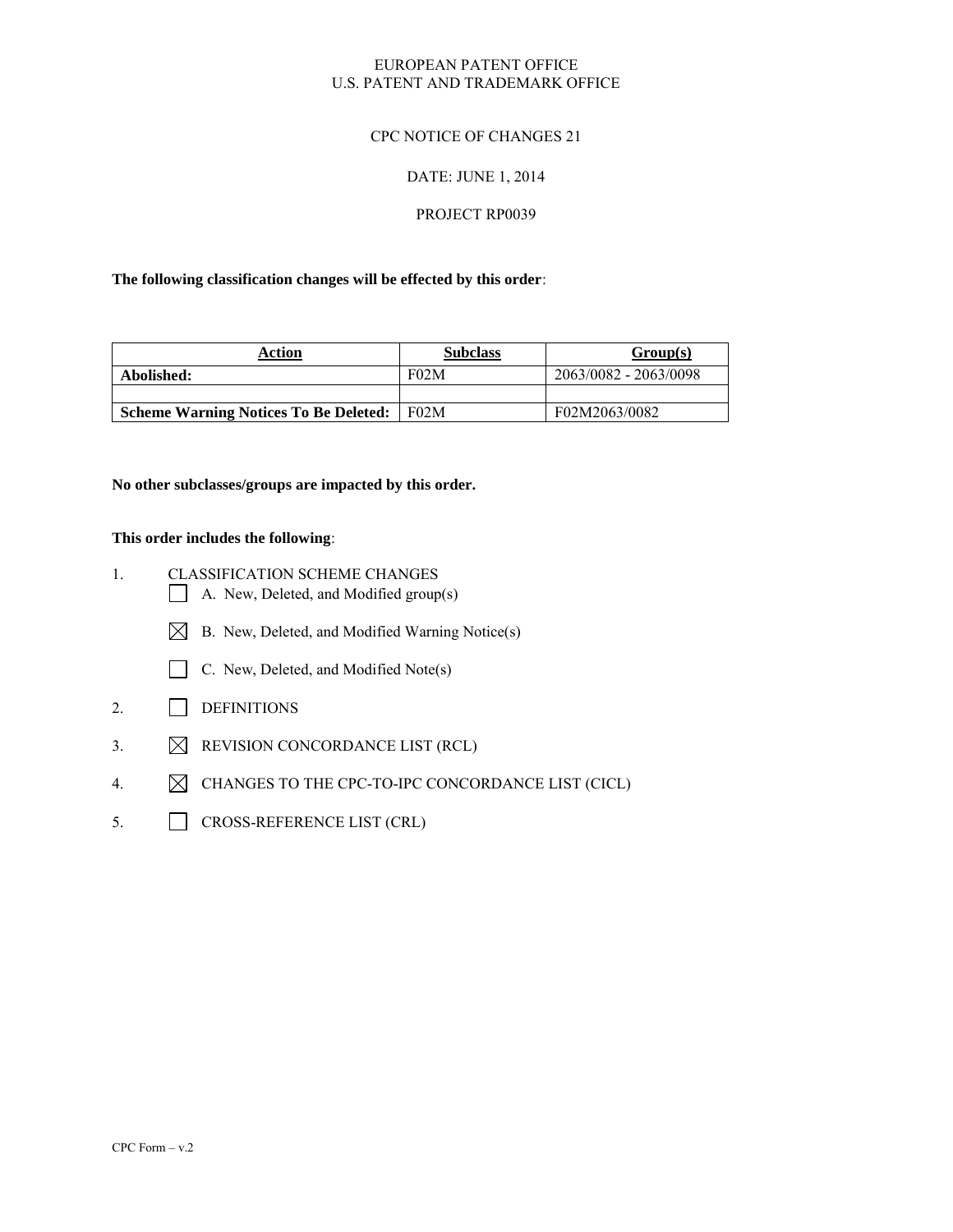### CPC NOTICE OF CHANGES 21

# DATE: JUNE 1, 2014

### PROJECT RP0039

Rapporteur Office: EPO

Project Rapporteur: EPO

Project Leader: EPO

Editor(s): USPTO

Editorial Board Reviewer(s): EPO and USPTO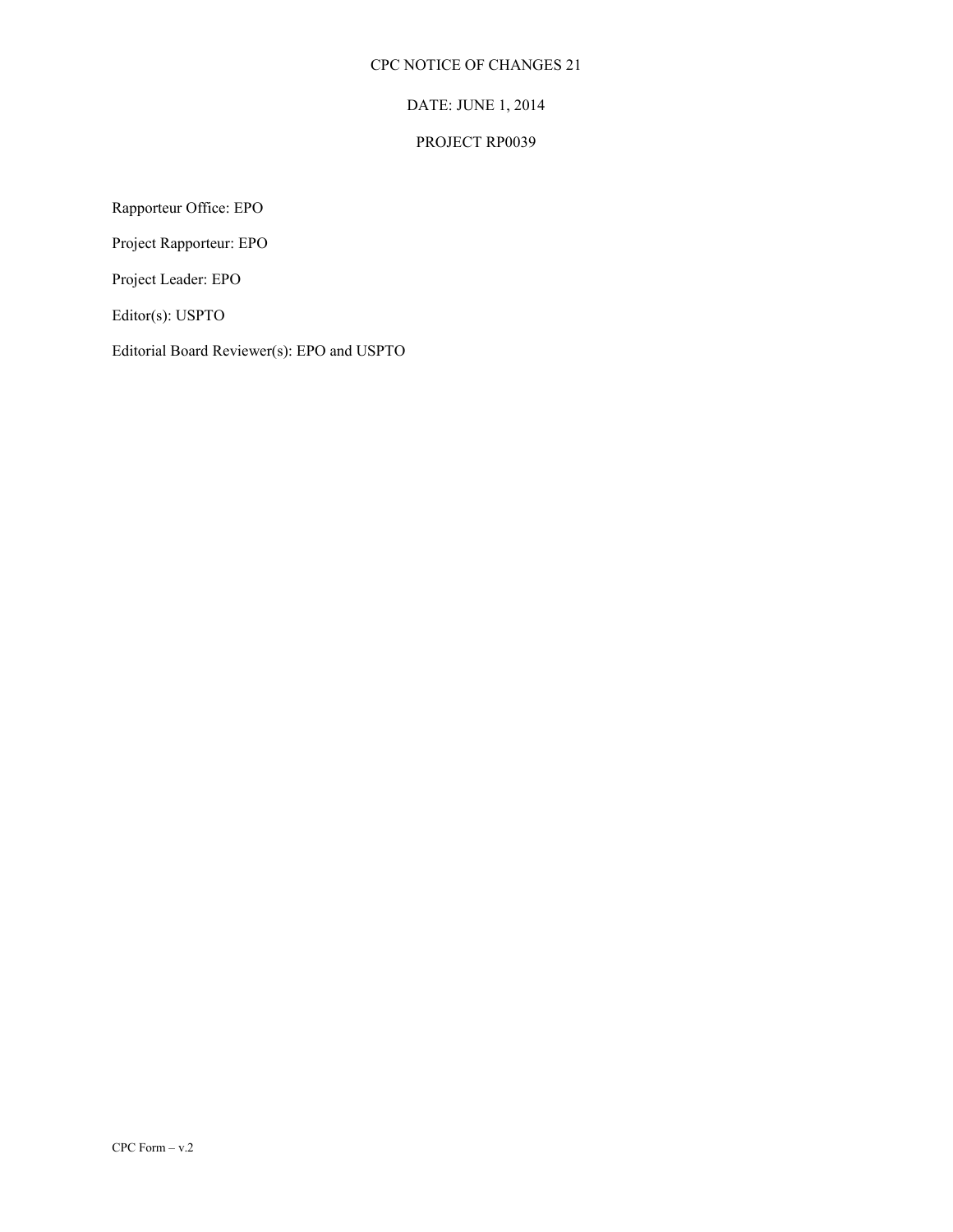#### CPC NOTICE OF CHANGES 21

#### DATE: JUNE 1, 2014

#### PROJECT RP0039

#### 1. CLASSIFICATION SCHEME CHANGES

#### B. New, Deleted, and Modified Warning notice(s)

#### **SUBCLASS F02M - SUPPLYING COMBUSTION ENGINES IN GENERAL, WITH COMBUSTIBLE MIXTURES OR CONSTITUENTS THEREOF (charging such engines F02B)**

| Type* | Location      | <b>Old Warning notice</b>                                                                                                                                    | <b>New/Modified Warning notice</b> |
|-------|---------------|--------------------------------------------------------------------------------------------------------------------------------------------------------------|------------------------------------|
|       | F02M2063/0082 | This group and its subgroups<br>are no longer used for<br>classification of new<br>documents. The backlog is<br>being transferred to other<br>groups of R02M | None                               |

 $N = new warning, M = modified warning, D = deleted warning$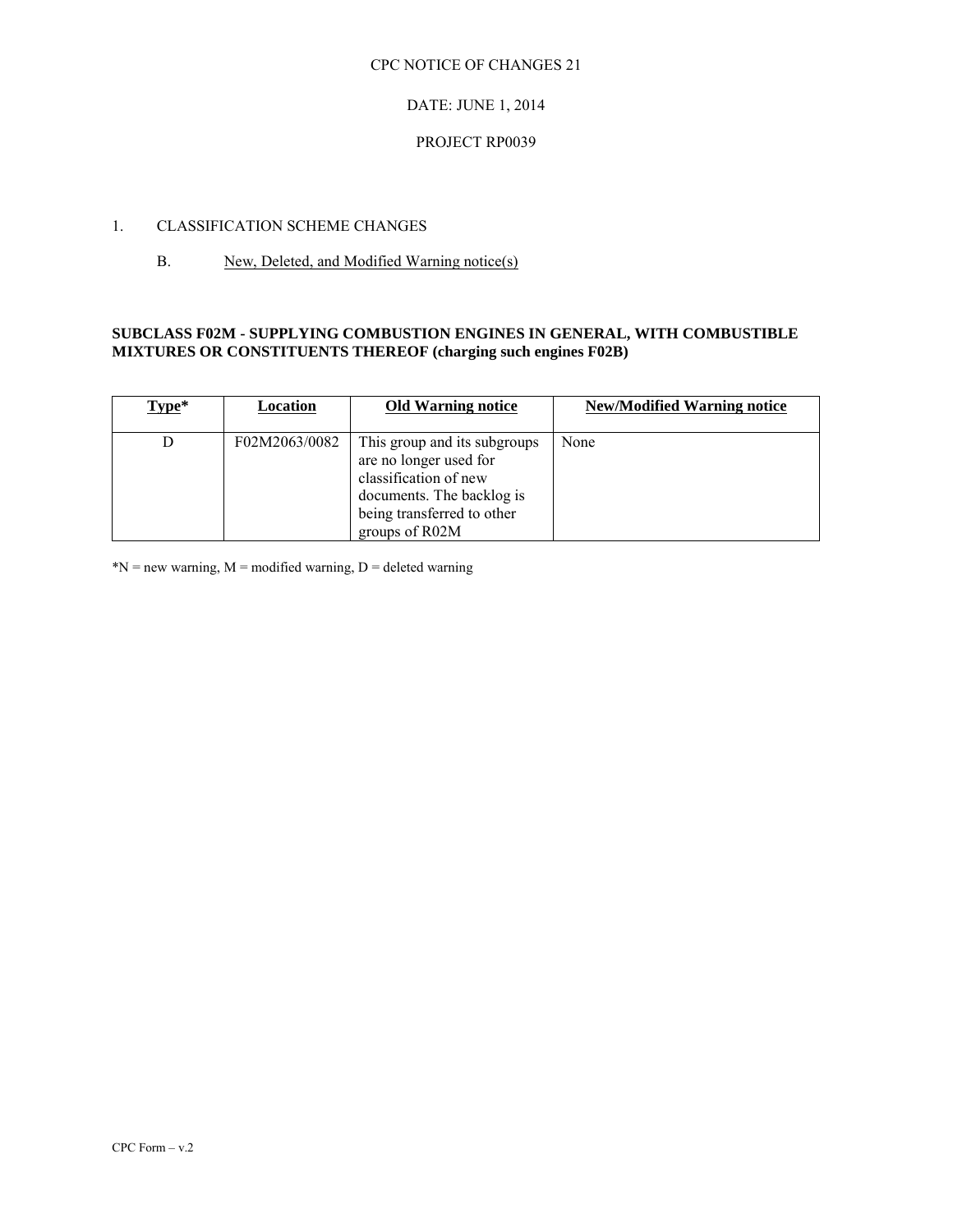# DATE: JUNE 1, 2014

### PROJECT RP0039

# 3. REVISION CONCORDANCE LIST (RCL)

| <b>From CPC Symbol</b> | <b>To CPC Symbol</b> |
|------------------------|----------------------|
|                        |                      |
| F02M2063/0082          | F02M 2200/00         |
| F02M2063/0084          | F02M 2200/21         |
| F02M2063/0085          | F02M 2200/50         |
| F02M2063/0087          | F02M 2200/70         |
| F02M2063/0089          | F02M 2200/701        |
| F02M2063/0091          | F02M 2200/705        |
| F02M2063/0092          | F02M 2200/80         |
| F02M2063/0094          | F02M 2200/85         |
| F02M2063/0096          | F02M 2200/90         |
| F02M2063/0098          | F02M 2200/18         |